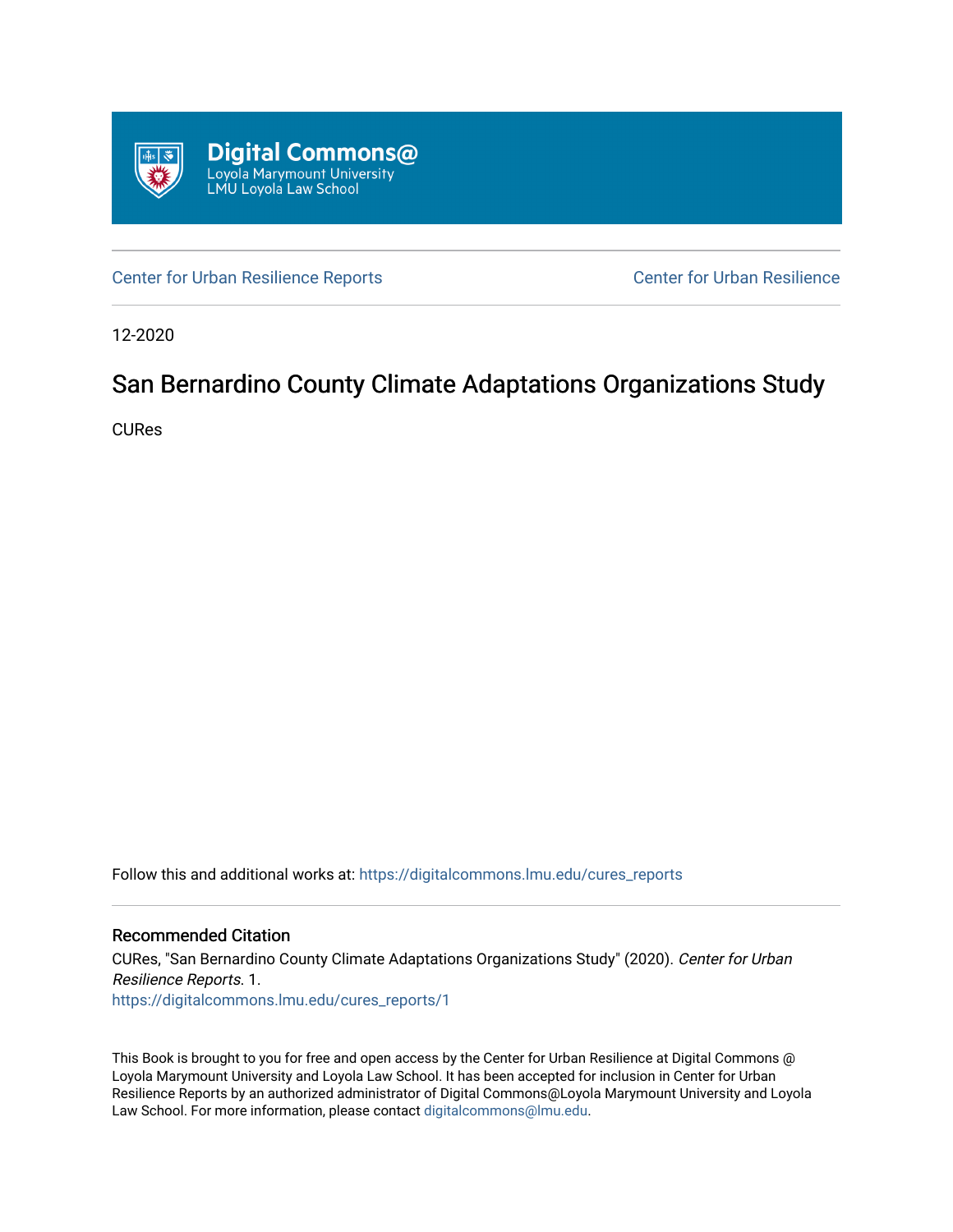## Climate Adaptation and Resilience Assessment Project San Bernardino County, CA

December 2020

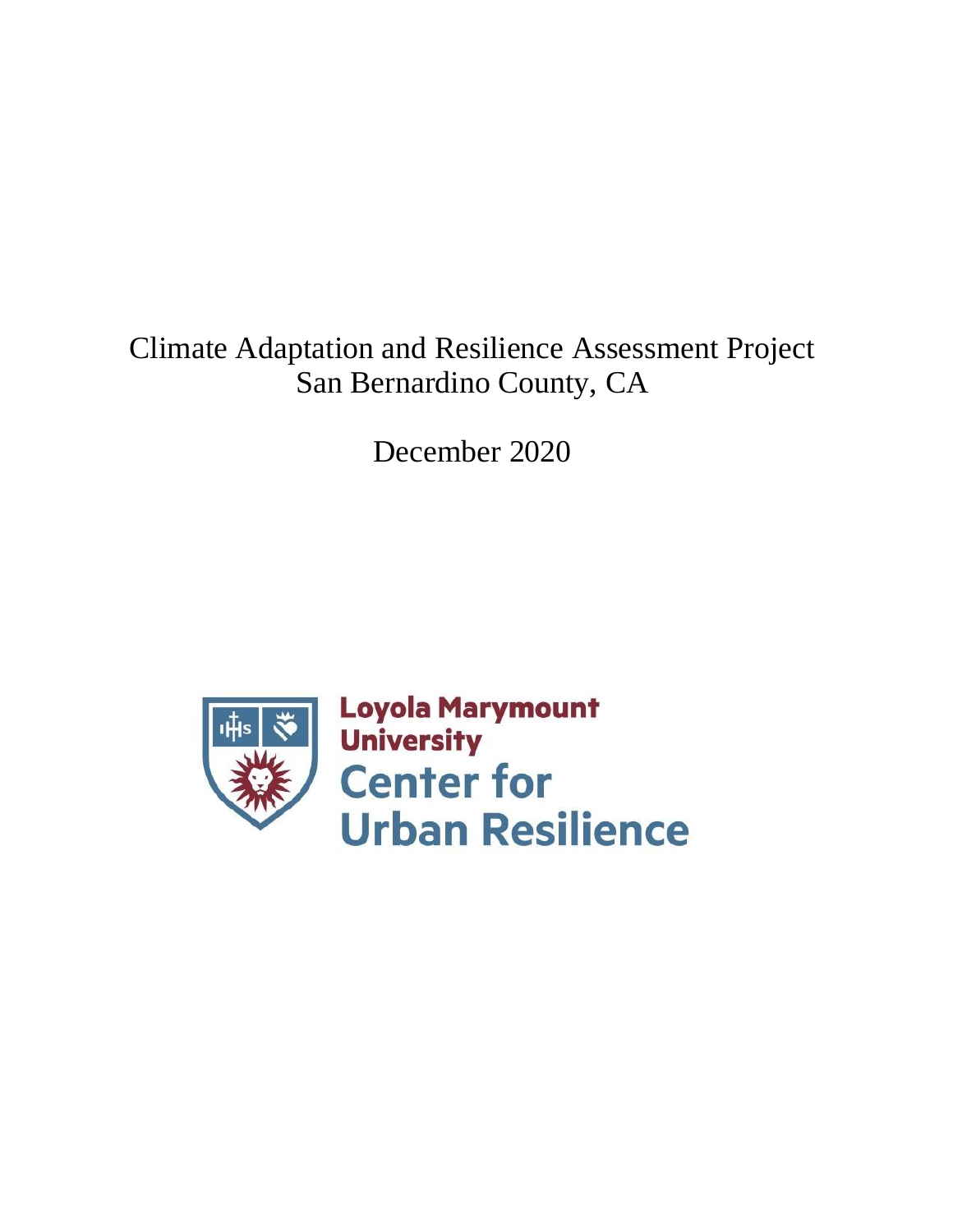## **1. Summary**

In 2020, the Loyola Marymount University Center for Urban Resilience (CURes) received support from Edison International to conduct initial research on existing climate change resilience organizations for San Bernardino County, CA. A climate change resilience (CCR) organization is any organization that places emphasis on building a community resilient to the effects of climate change. This includes social equity nonprofits, sustainability research programs, government agencies, and any organization that displays a goal to build community climate change resilience. Many times, as noted in the data, an organization is primarily focused on something else (i.e. transportation for the county), but has a specific department dedicated to climate change resilience and sustainability. Climate change resilience can be defined as the community's ability to withstand the increasingly severe effects of climate change like drought, heat waves, and wildfires. The first stage of this project is to conduct an inventory of CCR organizations that are located within San Bernardino or have definitively served and will continue to serve the county from other locations.

Methodology for this inventory was entirely comprised of internet research and Excel data entry. Key terms for internet searching were "San Bernardino climate change", "Climate resilience organizations", and "climate adaptation". Organizations were analyzed for: a) their current state of operations (i.e. do they have active projects); b) whether they have office locations in San Bernardino County and/or they provide services/have completed projects for the county; c) contact information; d) the organization sector; e) a mission statement; and f) the primary focus/activity of the organization. Products of this project include this report, an online map of San Bernardino serving CCR organizations, and an online data table of organizations.

The research revealed 79 organizations that have a direct tie to San Bernardino (or are nationally serving) making them eligible climate change resilience organizations for the county. This includes non-profits (36), public organizations (29), government organizations (11), and private for-profits (2). Primary focus areas include: Ecology/Wildlife Protection/Coastal and Forest Protection/Conservation (35), Climate Change (9), Water (7), Policy (7), Health (5), Transportation (5), Social Equity (3), Energy (3), and Agriculture (1). Primary activities most notably include: Research (21), Policymaking and Implementation (20), Funding (8), and Education (12).

The online map can be found here:

[https://www.google.com/maps/d/u/0/edit?mid=1peiCea3hZpzCek34AIpzdt\\_\\_l88UYtz2&usp=sh](https://www.google.com/maps/d/u/0/edit?mid=1peiCea3hZpzCek34AIpzdt__l88UYtz2&usp=sharing) [aring.](https://www.google.com/maps/d/u/0/edit?mid=1peiCea3hZpzCek34AIpzdt__l88UYtz2&usp=sharing) This map will also be embedded onto the LMU CURes website [\(http://www.lmu.edu/cures\)](http://www.lmu.edu/cures).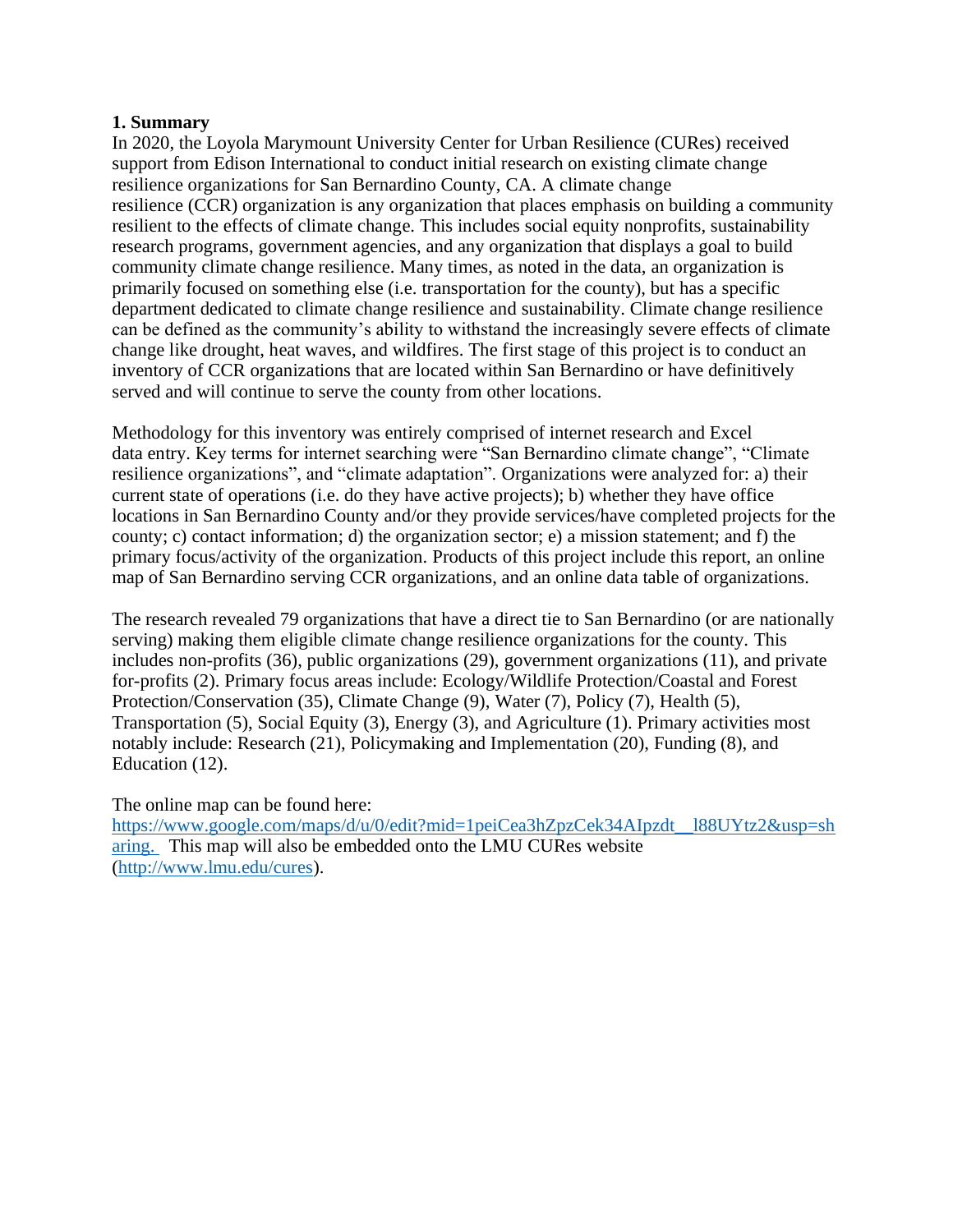| <b>Name</b>                                                                   |                       |
|-------------------------------------------------------------------------------|-----------------------|
| Southern California Mountains                                                 | San Bernardino, CA    |
| Foundation                                                                    |                       |
| Southern California Mountains                                                 | Running Spings, CA    |
| Foundation - The National Children's                                          |                       |
| Forest                                                                        |                       |
| Southern California Mountains                                                 | Running Springs, CA   |
| <b>Foundation - Children's Forest Great</b>                                   |                       |
| <b>Seeds Restoration</b>                                                      |                       |
| Southern California Mountains                                                 | San Bernardino, CA    |
| Foundation - Urban Conservation Corps                                         |                       |
| of the Inland Empire                                                          |                       |
| San Bernardino Valley Audubon Society                                         | San Bernardino, CA    |
| Friends of Regional Parks of San                                              | San Bernardino, CA    |
| <b>Bernardino County</b>                                                      |                       |
| Citizens' Climate Lobby                                                       | Coronado, CA          |
| Sierra Club - Sierra Club San                                                 | Riverside, CA         |
| Gorgonio Chapter                                                              |                       |
| Western Riverside Council of                                                  | Riverside, CA         |
| Governments - Resilient IE                                                    |                       |
| State of California - Ocean Protection                                        | Sacramento, CA        |
| Council                                                                       |                       |
| University of Southern California - USC Los Angeles, CA<br>Sea Grant          |                       |
|                                                                               | Bainbridge Island, WA |
| EcoAdapt: SoCal Climate Adaptation                                            |                       |
| SoCal Gas - Climate Grant                                                     | San Bernardino, CA    |
| Communities for a Better                                                      | Wilmington, CA        |
| Environment – Wilmington                                                      |                       |
| Communities for a Better Environment - Huntington Park, CA                    |                       |
| <b>Huntington Park</b><br>Communities for a Better Environment - Richmond, CA |                       |
| East Oakland                                                                  |                       |
| Communities for a Better Environment - Richmond, CA                           |                       |
| Richmond                                                                      |                       |
| State of California - California Natural                                      | Sacramento, CA        |
| <b>Resources Agency</b>                                                       |                       |
| ecoAmerica                                                                    | San Francisco, CA     |
| ecoAmerica                                                                    | Washington, D.C.      |
| <b>CA Energy Commission</b>                                                   | Sacramento, CA        |
|                                                                               | Adelanto, CA          |
| City of Adelanto Water Department                                             | Riverside, CA         |
| Town of Apple Valley Mojave River<br><b>Watershed Group</b>                   |                       |
| California Water Alliance                                                     | Hanford, CA           |

**2. Climate Change Resilience Organization Information**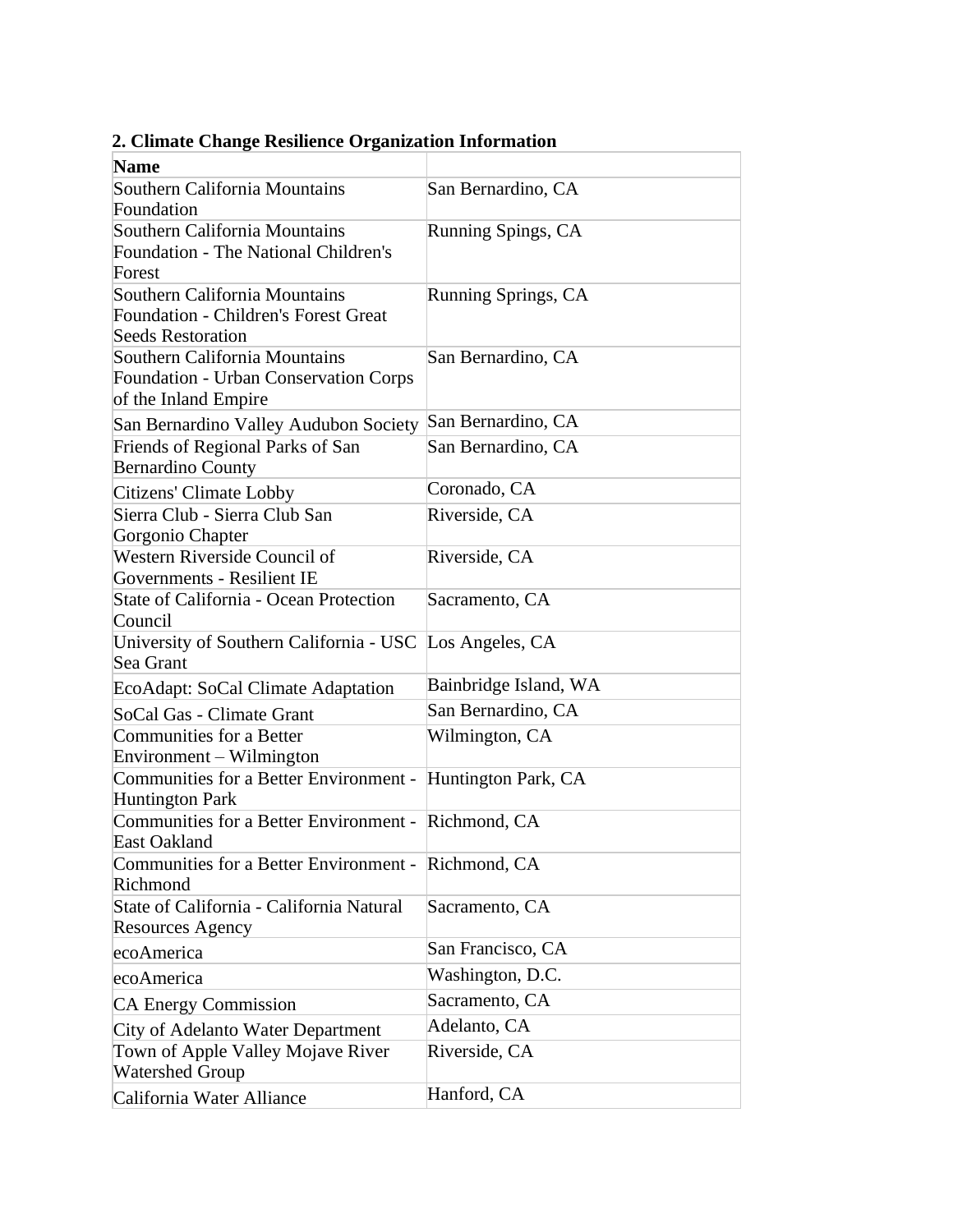| Alliance for Water Awareness and                                                                       |                    |
|--------------------------------------------------------------------------------------------------------|--------------------|
| Conservation                                                                                           |                    |
| California Stormwater Quality<br>Association                                                           | Redondo Beach, CA  |
| Mojave Water Agency                                                                                    | Apple Valley, CA   |
| The University of Arizona - Southwest                                                                  | Tucson, AZ         |
| <b>Climate Adaptation Science Center</b>                                                               |                    |
| The University of Arizona - Arizona                                                                    | Tucson, AZ         |
| Institutes for Resilience                                                                              |                    |
| Cal Fire – Climate and Energy Program                                                                  | Sacramento, CA     |
| Cal Fire – Environmental Protection<br>Program                                                         | Sacramento, CA     |
| Commonwealth Club of                                                                                   | San Francisco, CA  |
| California - ClimateOne                                                                                |                    |
| Caltrans - Office of Smart Mobility and<br>Climate Change                                              | San Bernardino, CA |
| California Climate Investments                                                                         |                    |
| Caltrans - Sustainability                                                                              | San Bernardino, CA |
| The University of Arizona - Cooperative<br>Extension                                                   | Tucson, AZ         |
| State of California - Delta Stewardship<br>Council                                                     |                    |
| State of California - California Air<br><b>Resources Board</b>                                         | Sacramento, CA     |
| City of El Paso - Environmental Services                                                               | El Paso, TX        |
| County of Los Angeles - Beaches and<br><b>Harbors</b>                                                  | Marina Del Rey, CA |
| <b>Climate Resolve</b>                                                                                 | Los Angeles, CA    |
| Climate Science Alliance                                                                               |                    |
| California Wildlife Foundation                                                                         | Oakland, CA        |
| Arizona Institutes for Resilience - Center Tucson, AZ<br>for Climate Adaptation Science &<br>Solutions |                    |
| Adaptation International                                                                               | Austin, TX         |
| Acclimatise                                                                                            | Asheville, NC      |
| RAND – Climate Resilience Center                                                                       | Santa Monica, CA   |
| Coastal Resilience - California Coastal<br>Resilience Project                                          | San Francisco, CA  |
| The Nature Conservancy                                                                                 | Los Angeles, CA    |
| The Collider                                                                                           | Asheville, NC      |
| <b>Task Force on Climate-Related Financial</b><br><b>Disclosures</b>                                   |                    |
| <b>Desert Landscape Conservation</b><br>Cooperative                                                    | AZ                 |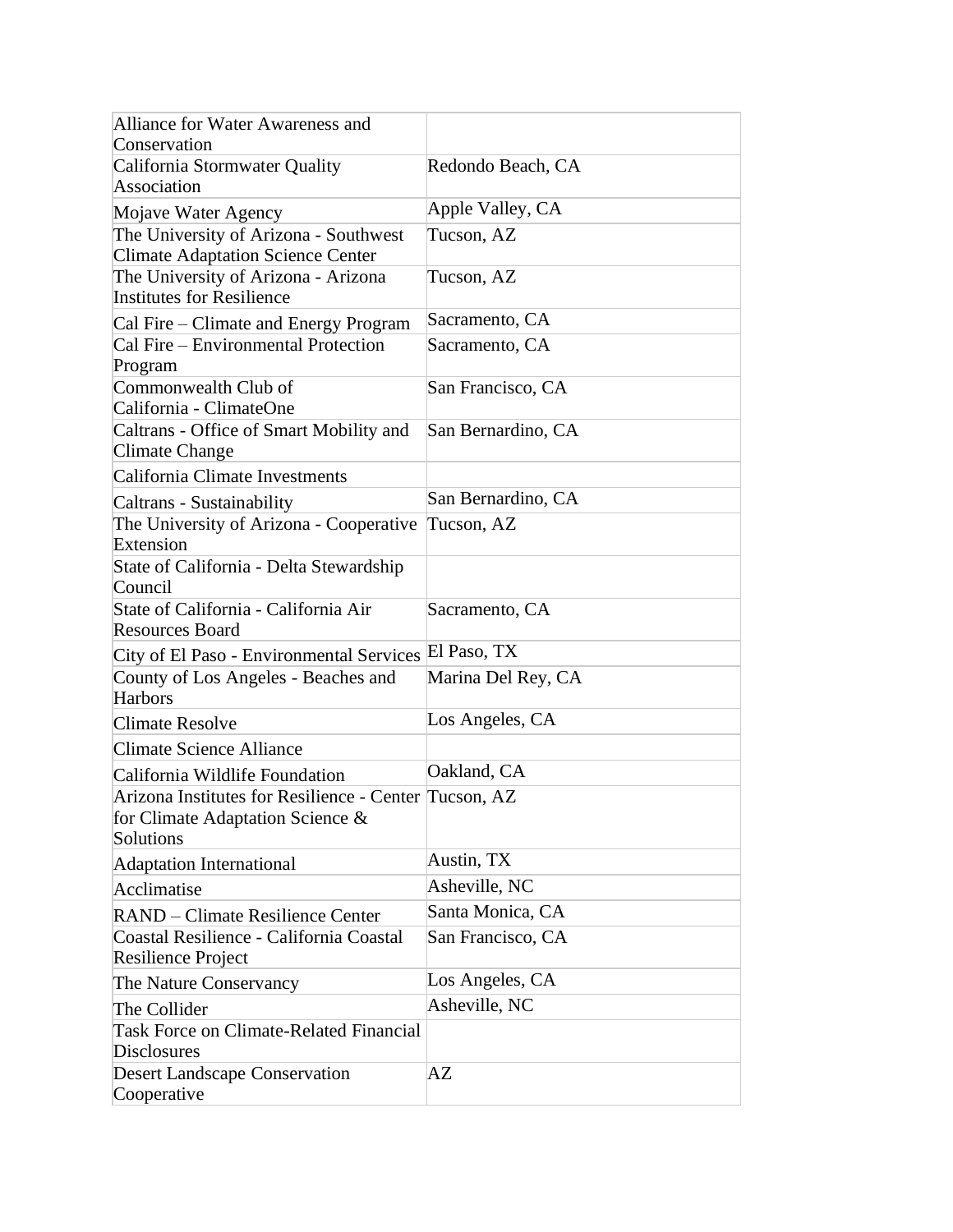| NOAA, Climate Program Office                                         | Silver Spring, MD  |
|----------------------------------------------------------------------|--------------------|
|                                                                      | <b>CA</b>          |
| <b>Western Community Energy</b><br>County of San Bernardino - Multi- | San Bernardino, CA |
| Jurisdictional Hazard Mitigation Plan                                |                    |
| County of San Bernardino -                                           | San Bernardino, CA |
| Environmental Enforcement & Bonds                                    |                    |
| County of San Bernardino -                                           | San Bernardino, CA |
| <b>Environmental Epidemiology</b>                                    |                    |
| Southern California Association of                                   | Los Angeles, CA    |
| Governments - Connect SoCal                                          |                    |
| San Bernardino County Transportation                                 | San Bernardino, CA |
| Authority                                                            |                    |
| Southern California Association of                                   | Los Angeles, CA    |
| Governments - I-105 Corridor                                         |                    |
| <b>Sustainability Study</b>                                          |                    |
| Southern California Association of                                   | Los Angeles, CA    |
| Governments - Environmental Justice                                  |                    |
| California Resilience Challenge                                      | CA                 |
| South Coast Air Quality Management                                   | Diamond Bar, CA    |
| District                                                             |                    |
| San Bernardino County - Environmental                                | San Bernardino, CA |
| <b>Health Services</b>                                               |                    |
| Southern California Edison - Clean<br>Energy                         | Rosemead, CA       |
| Sustainable Conservation - San                                       | San Francisco, CA  |
| Francisco                                                            |                    |
| <b>Sustainable Conservation - Modesto</b>                            | Modesto, CA        |
| <b>ESA</b> - Climate Adaptation Planning                             | Santa Monica, CA   |
| Framework                                                            |                    |
| <b>USGS WERC - Sequoia and Kings</b>                                 | Three Rivers, CA   |
| <b>Canyon Field Station</b>                                          |                    |
| USGS WERC - Yosemite-Oakhurst Field Oakhurst, CA                     |                    |
| <b>Station</b>                                                       |                    |
| <b>USGS WERC - Channel Islands Field</b>                             | Ventura, CA        |
| <b>Station</b>                                                       |                    |
| <b>USGS WERC - Santa Barbara Field</b>                               | Santa Barbara, CA  |
| <b>Station</b>                                                       |                    |
| <b>USGS WERC - Henderson Field Station</b>                           | Henderson, NV      |
| <b>USGS WERC - Box Springs Canyon</b>                                | Riverside, CA      |
| <b>Field Station</b>                                                 |                    |
| <b>USGS WERC - Santa Cruz Field Station</b>                          | Santa Cruz, CA     |
| APHA – Climate Change                                                | Washington, D.C.   |
| Union of Concerned Scientists - CA                                   | Oakland, CA        |